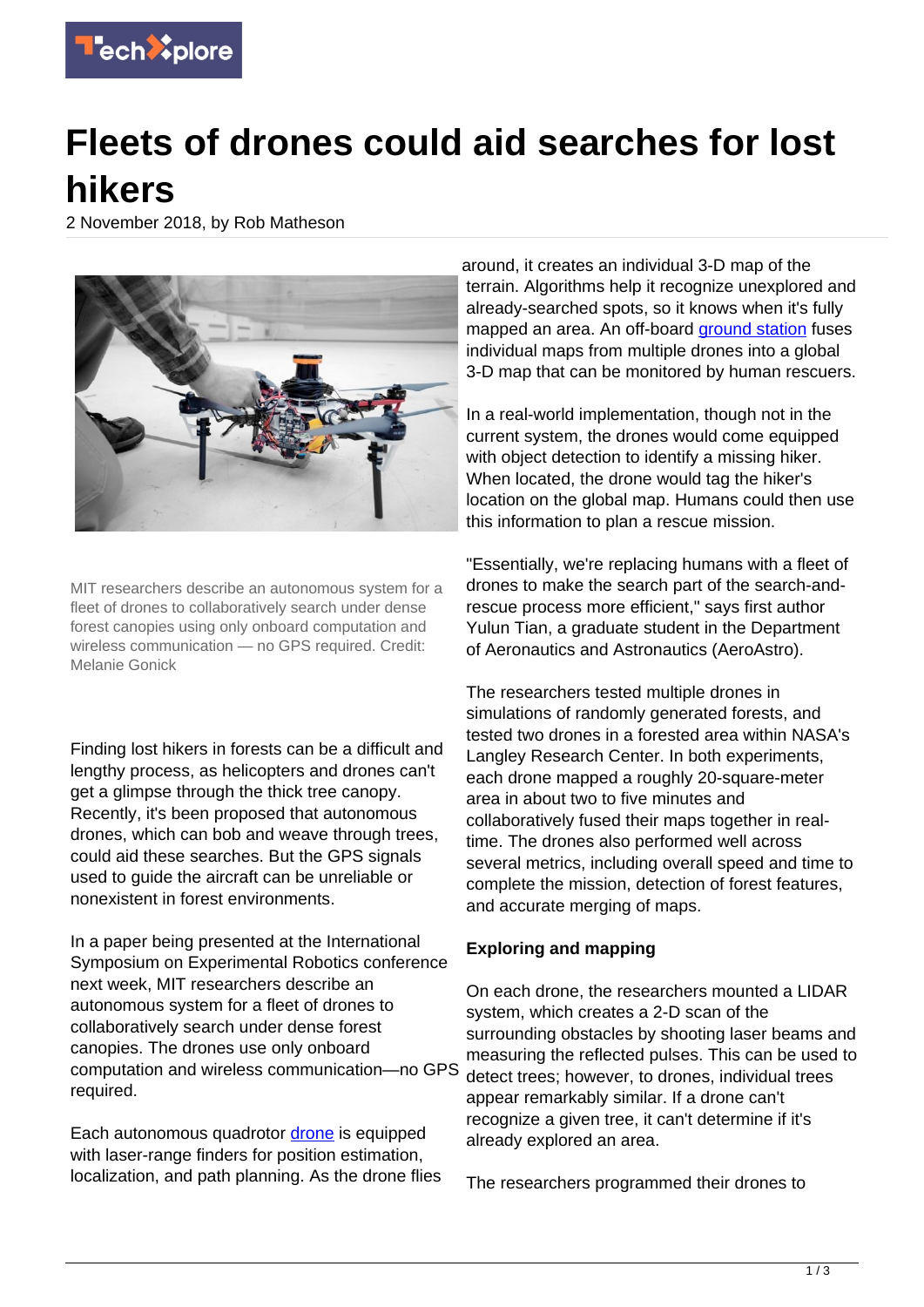

instead identify multiple trees' orientations, which is would always search the closest possible unknown far more distinctive. With this method, when the LIDAR signal returns a cluster of trees, an algorithm calculates the angles and distances between trees to identify that cluster. "Drones can use that as a unique signature to tell if they've visited this area before or if it's a new area," Tian says.

This feature-detection technique helps the ground station accurately merge maps. The drones generally explore an area in loops, producing scans Instead, the researchers' drones explore the closest as they go. The ground station continuously monitors the scans. When two drones loop around to the same cluster of trees, the ground station merges the maps by calculating the relative transformation between the drones, and then fusing the individual maps to maintain consistent orientations.

"Calculating that relative transformation tells you how you should align the two maps so it corresponds to exactly how the forest looks," Tian says.

In the ground station, robotic navigation software called "simultaneous localization and mapping" (SLAM)—which both maps an unknown area and keeps track of an agent inside the area—uses the LIDAR input to localize and capture the position of the drones. This helps it fuse the maps accurately.

The end result is a map with 3-D terrain features. Trees appear as blocks of colored shades of blue to green, depending on height. Unexplored areas are dark but turn gray as they're mapped by a drone. On-board path-planning software tells a drone to always explore these dark unexplored areas as it flies around. Producing a 3-D map is more reliable than simply attaching a camera to a drone and monitoring the video feed, Tian says. Transmitting video to a central station, for instance, requires a lot of bandwidth that may not be available in forested areas.

## **More efficient searching**

A key innovation is a novel search strategy that let the drones more efficiently explore an area. According to a more traditional approach, a drone

area. However, that could be in any number of directions from the drone's current position. The drone usually flies a short distance, and then stops to select a new direction.

"That doesn't respect dynamics of drone [movement]," Tian says. "It has to stop and turn, so that means it's very inefficient in terms of time and energy, and you can't really pick up speed."

possible area while considering their speed and direction and maintaining a consistent velocity. This strategy—where the drone tends to travel in a spiral pattern—covers a search area much faster. "In search and rescue missions, time is very important," Tian says.

In the paper, the researchers compared their new search strategy with a traditional method. Compared to that baseline, the researchers' strategy helped the drones cover significantly more area, several minutes faster and with higher average speeds.

One limitation for practical use is that the drones still must communicate with an off-board ground station for map merging. In their outdoor experiment, the researchers had to set up a wireless router that connected each drone and the ground station. In the future, they hope to design the drones to communicate wirelessly when approaching one another, fuse their maps, and then cut communication when they separate. The ground station, in that case, would only be used to monitor the updated global map.

This story is republished courtesy of MIT News ([web.mit.edu/newsoffice/](http://web.mit.edu/newsoffice/)), a popular site that covers news about MIT research, innovation and teaching.

 Provided by Massachusetts Institute of **Technology**